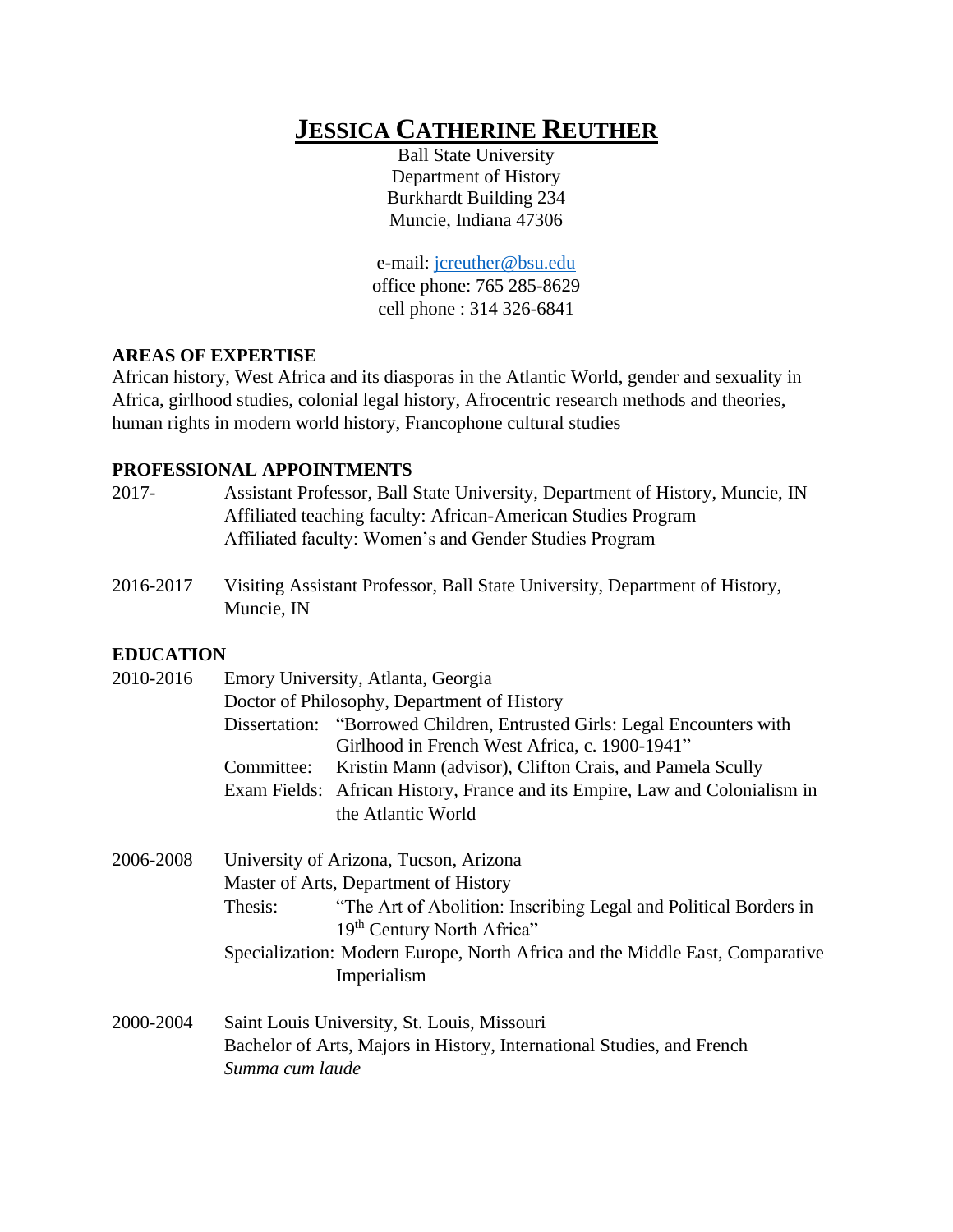# **PUBLICATIONS**

#### Book Manuscripts

*Fostering Trust: A History of Girlhood in West Africa* (completed manuscript under review with a university press)

*Fetish Girls: Sexual Taboos, Indigenous Religions, and Colonial Laws in French West Africa* (early research stages)

## Articles (Under Review/ In Progress)

- "*Viol*[ated]: Sexual Assaults of Girl Hawkers, Reactions of Market Women, and the Inactions of Colonial Tribunals, 1924-1940." (Revised and resubmitted to *The Journal of African History* in August 2021)
- "Secret Knowledge, the Supernatural, and Slavery" solicited article for the *Oxford Encyclopedia of African Slavery, Slave Trade, and the Diaspora*. Oxford: Oxford University Press (due to editors Martin Klein, Lorelle Semley, and Mariana Candido in January 2022)

## Peer-reviewed articles

- 2019 "Women in Benin." In *Oxford Encyclopedia of African Women's History.* Oxford: Oxford University Press, 2019.
- 2018 "Irresponsible Boys, Promiscuous Girls: Maturity, Gender, and Rape Myths in the Criminal Tribunals of Colonial Dahomey, 1924-1940." *La Revue d'histoire de l'enfance "irrégulière"* (numero 20) November 2018, 67-84. <https://journals.openedition.org/rhei/4209>

#### **AWARDS AND HONORS**

| 2018      | College of Science and Humanities Dean's Award for International Travel<br>Funding, Ball State University |
|-----------|-----------------------------------------------------------------------------------------------------------|
| 2017-2018 | ASPIRE Start-Up Grant Award, Ball State University                                                        |
| 2015-2016 | Robert W. Woodruff Library Fellowship in African Studies, Emory University                                |
| 2013-2014 | Joseph J. Mathews Prize for International Research, Department of History,<br><b>Emory University</b>     |
| 2013-2014 | Fulbright IIE – Benin (alternate)                                                                         |
| 2013-2014 | Professional Development Research Support Funds Competitive, Laney Graduate<br>School                     |
| 2010-2015 | Arts and Sciences Fellowship, Emory University                                                            |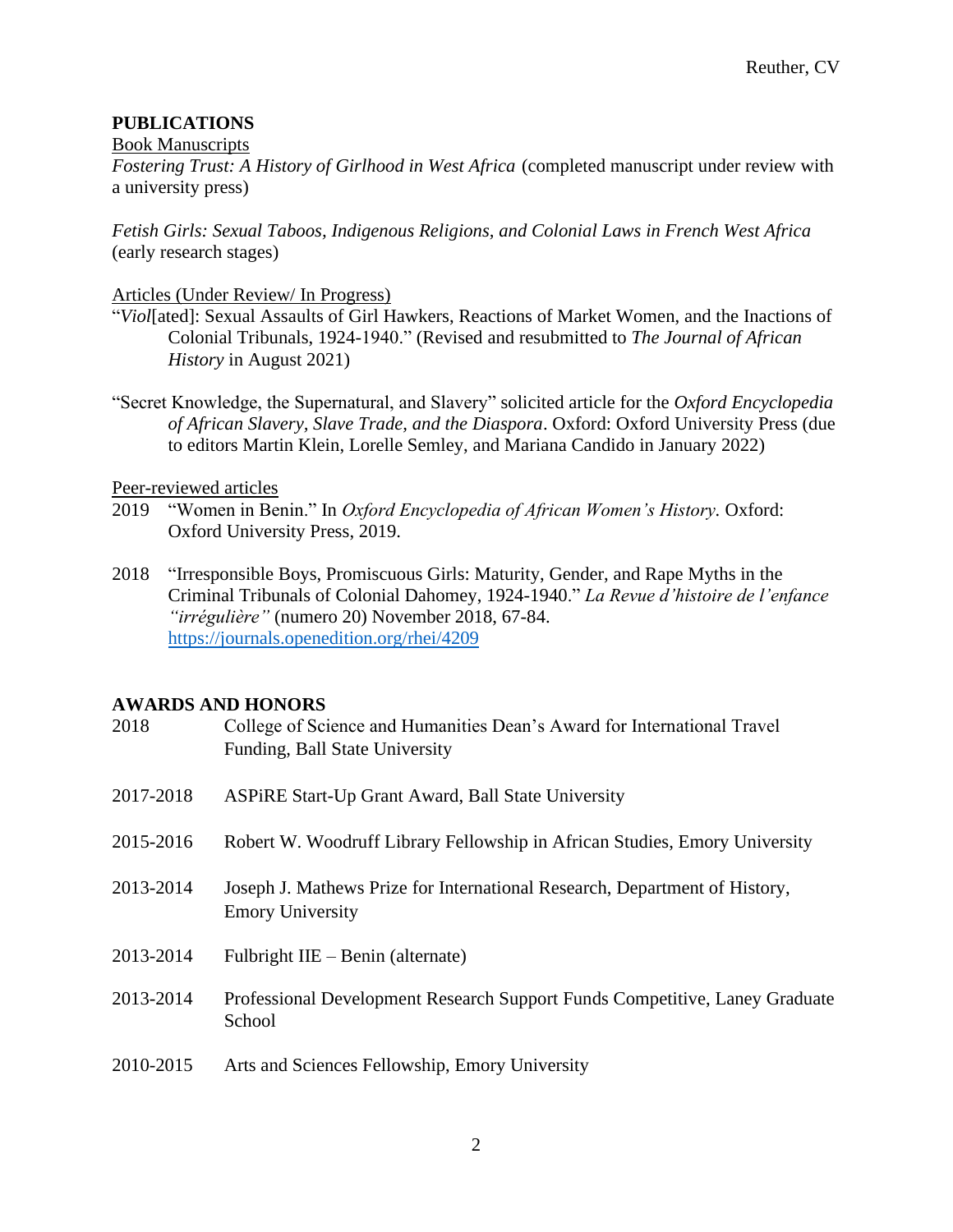| 2008      | Richard A. Cosgrove Graduate Fund for Research, Department of History,<br>University of Arizona |
|-----------|-------------------------------------------------------------------------------------------------|
| 2007-2008 | Graduate Registration Scholarship, University of Arizona (declined)                             |
| 2007      | Foreign Language and Area Studies Fellowship – Intermediate Arabic                              |

#### **PRESENTATIONS**

#### **Conferences**

- 2021 "New Directions in African Legal History," roundtable participant at the African Studies Association Annual Meeting, November 16-20. (virtual format)
- 2021 "Author meets critic panel on The Persistence of Slavery: An Economic History of Child Trafficking in Nigeria by Robin Chapdelaine," Critic panelist at the Lagos Studies Association Annual Meeting, June 22-26. (virtual format)
- 2020 "Achake Selliatou Aibouko: Human Trafficker or Defamed Market Woman?" paper presented at the African Studies Association Annual Meeting, November 19-21. (virtual format)
- 2019 "Fostering Trust in Dahomean Girls' Testimony: Applying Feminist Legal Theory to Colonial Records" paper presented at the African Studies Association Annual Meeting, November 21-23.
- 2019 "West African Sexuality and European Voyeurism in Dapper's *Description of Africa* (1668)" paper presented at the Sixteenth Century Studies Conference, October 17-20.
- 2019 "An Abused Servant Girl or a Human Sacrifice Victim?: The Affaire Télé, Colonial Disorder, and Gendered Culpability" paper presented at the French Colonial History Society Annual Meeting, June 13-15.
- 2018 "Listening to Legal Narratives for New Insights on the History of Girlhood in Colonial Dahomey, 1930s" paper presented at the African Studies Association Annual Meeting, November 29- December 1.
- 2018 "It is a Fable that the Blacks Sell their Children': Child Circulation and Parental Norms along the Slave Coast during the Early Modern Era" paper presented at the Beyond Truth: Fiction and (Dis)information in the Early Modern World Conference at the Centre for Early Modern Studies at Oxford, September 17-18.
- 2017 'Woman' Marriage in Dahomey Revisited: The Marie Seblodé Affair, paper presented at the African Studies Association Annual Meeting, November 16-18.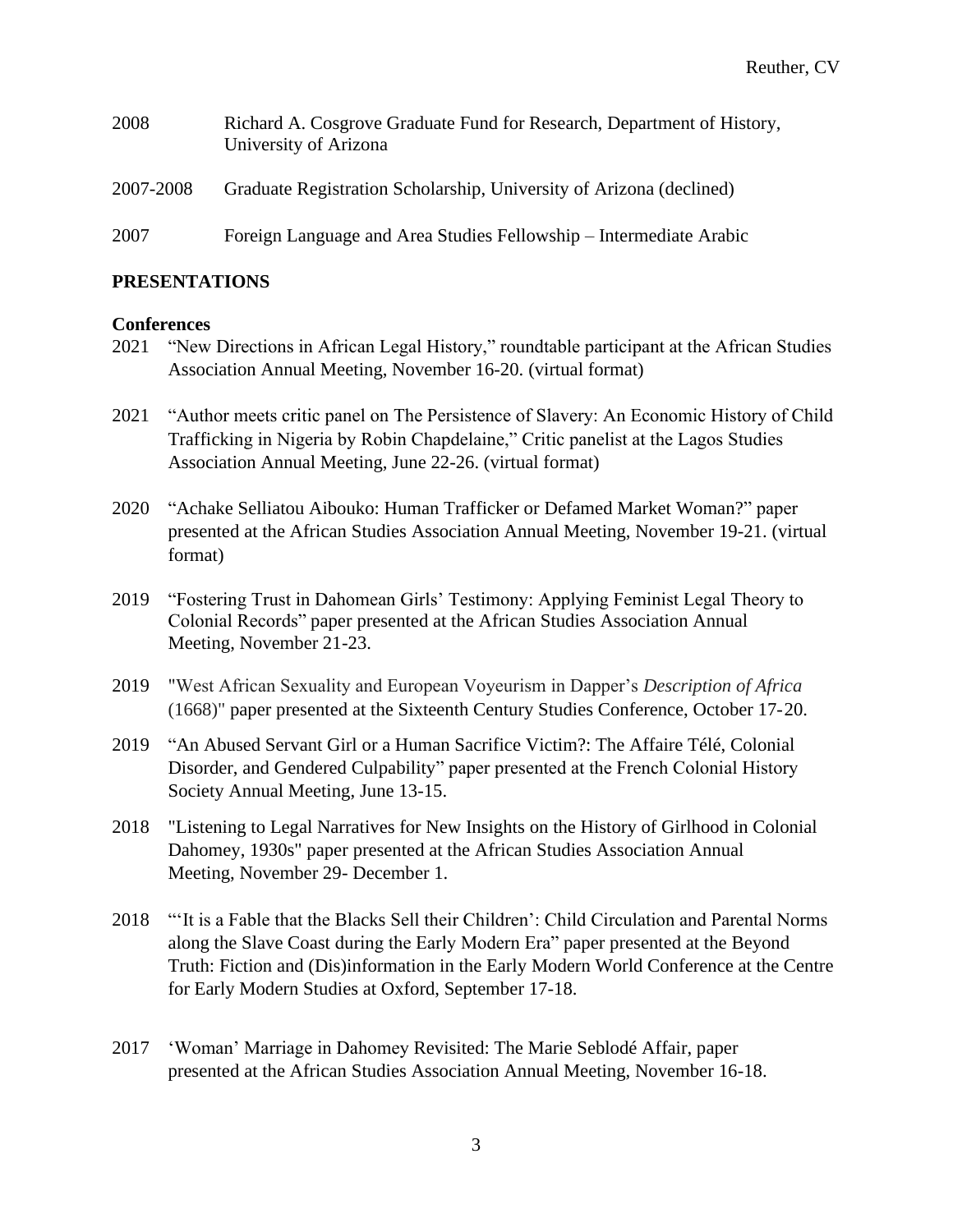- 2016 Methodological and Ethical Concerns in the Research of Children in Africa, roundtable participant at the African Studies Association Annual Meeting, December 1-3.
- 2016 "West African Imperial Borderlands: The Specter of French Mandated Togoland in Debates over Pawnship in Colonial Dahomey during the 1930s," paper presented at the American Historical Association Annual Meeting, January 7-10.
- 2015 "Embodied Evidence: The Gendered Recording of Disability in Sexual Assault Cases in French West Africa," paper presented at the African Studies Association Annual Meeting, November 19-22.
- 2015 "Sex and Sequestration in *Vodun* Convents: Competing Claims on 'Freedom' in Colonial Dahomey," paper presented at the Historians against Slavery Conference, September 24-26.
- 2015 "Street Hawking or Street Walking?: *Petites Vendeuses* and Sexual Assault in French West Africa," paper presented at the Annual Meeting of the American Historical Association, January 2-5.
- 2014 "The *Affaire Télé*: Rumored Violence in a Child Servant's Life," paper presented at the Annual Meeting of the African Studies Association, November 20-23.
- 2014 "'Sharing with the Ancestors:' Understanding Human Sacrifice, the Nonlinearity of Time, and Documentary Censorship in West Africa" paper presented at the Graduate History Association Conference, Washington University, October 10-11.
- 2013 "*Viol*[ated]: Rape as a Disabling Crime Against Girls in Colonial Dahomey (1936-1938)" paper presented at the Critical Juncture Conference, Emory University, March 22-23.

#### **Workshops, Symposiums, & Seminars**

- 2021 "Female Wealth, Girl Pawns, and the Yoruba Diaspora during the Era of the Palm Export Trade, 1840s-1880s," pre-circulated paper for 'The Raw and the Refined: Commodities, Processing, and Power in Global Perspective' at the Commodities of Empire International Workshop, School of Advanced Study, University of London, 2-3 September 2021. (virtual format
- 2019 "Viol[ated]: Sexual Assaults of Girl Hawkers and the Reactions of Market Women in Colonial Dahomey," pre-circulated paper for the African Legal History Symposium at the African Studies Association and American Society for Legal History meetings, November 21, 2019.
- 2015 "Working Girls: Labor and Sexual Assault in Colonial Streets (1920s-1940s)," precirculated paper for the African Studies Seminar at the Institute for African Studies, Emory University, October 8.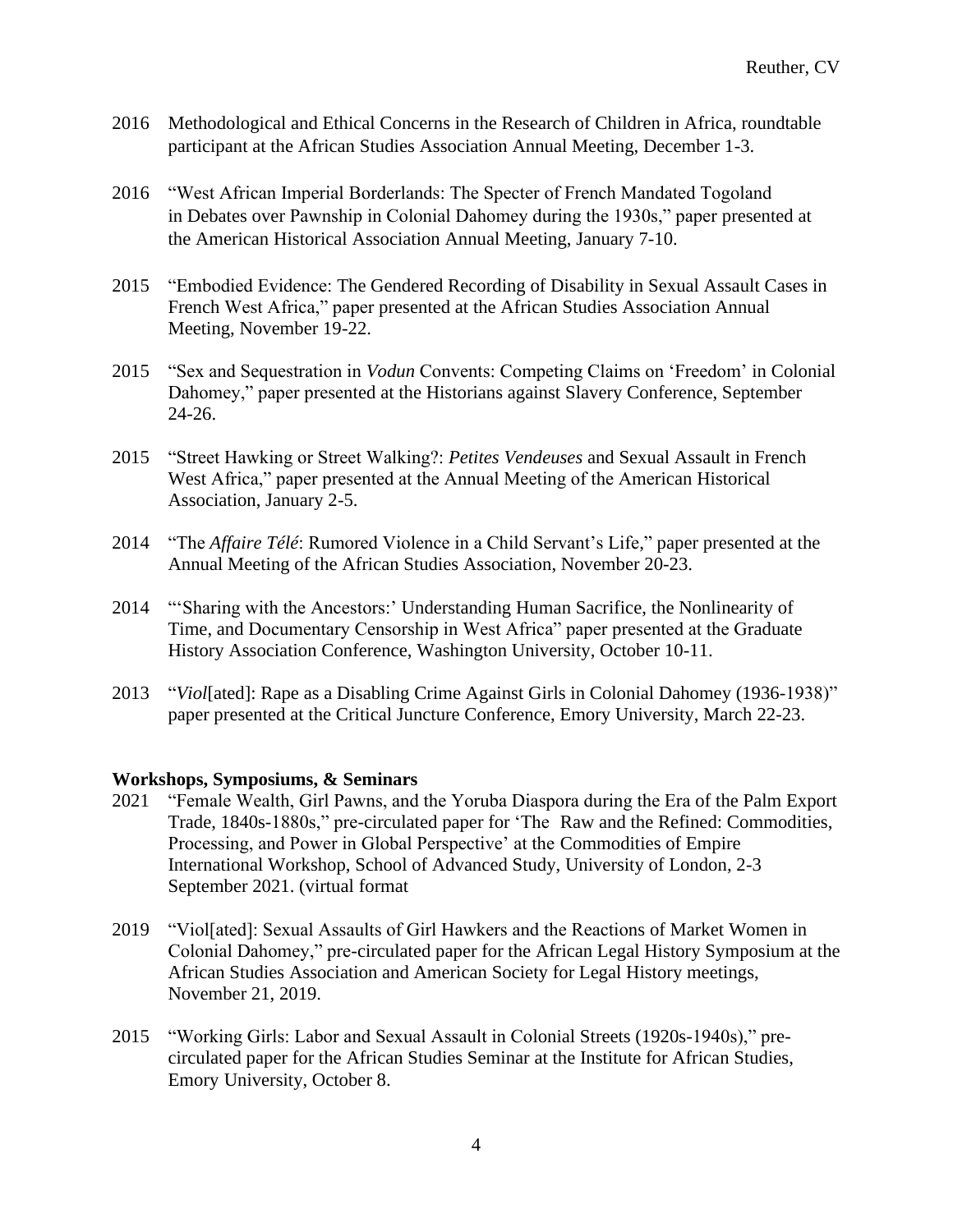2015 "'Until I Bathed in the Light of Day:' Sexual Assault of Girls as an Intergenerational Trauma in Colonial West Africa," paper presented at Soul Wounds Colloquium on Trauma and Healing Across Generations, Stanford University, June 4-6.

## **Invited Public Talks**

- 2018 "Un aperçu sur les méthodes des recherches sur l'histoire de l'enfance féminine á l'ancien Dahomey," talk to first year students in history and archeology at the Université d'Abomey-Calavi, July 2.
- 2016 "The Invisible and the Absent: Perceiving the Unseen Social History of West African Ritual Objects in DOMA's Collection," David Owsley Museum of Art, talk to museum docents on African art in the permanent collection, November 3.
- 2013 "Age and Gender as Factors in African Debates on Female Genital Cutting as Presented in Ousmane Sembene's *Moolaadé*," History in Film Series, Department of History, Emory University, February 13.

## **TEACHING EXPERIENCE**

Courses in development

Cultural Histories of West Africa and the Atlantic World (to be taught Spring 2022) Early African History to 1800 Health and Healing in Africa

#### Ball State University

AFAM 200: African-American Studies Theory and Research Methods (Spring 2021)

HIST 441/541: Comparative Slavery (Spring 2019 & Fall 2020)

HIST 426/526: Topics in African History: Gender and Sexuality in African History (Spring 2018 & Spring 2020)

HIST 426: Topics in African History: Africans and Human Rights in Modern History (Spring 2017)

HIST 372: Africa since 1500 (Fall 2016, Fall 2018, Fall 2019, & Fall 2021)

- HIST 198: Studies in Non-Western Civilizations (Fall 2018, Spring 2019, Fall 2019, Fall 2020, & Fall 2021)
- HIST 150: The West in the World (Fall 2016, Spring 2017, Fall 2017, Spring 2018, Spring 2020, & Spring 2021)

## MA Thesis committee member

Abigail Wachs, "Hidden Behind the Colonizer Perspective: An Analysis of Miguel Cabrera's 1763 Casta Portraits in Comparison to Mexico City Marriage Records," (2019- 2020)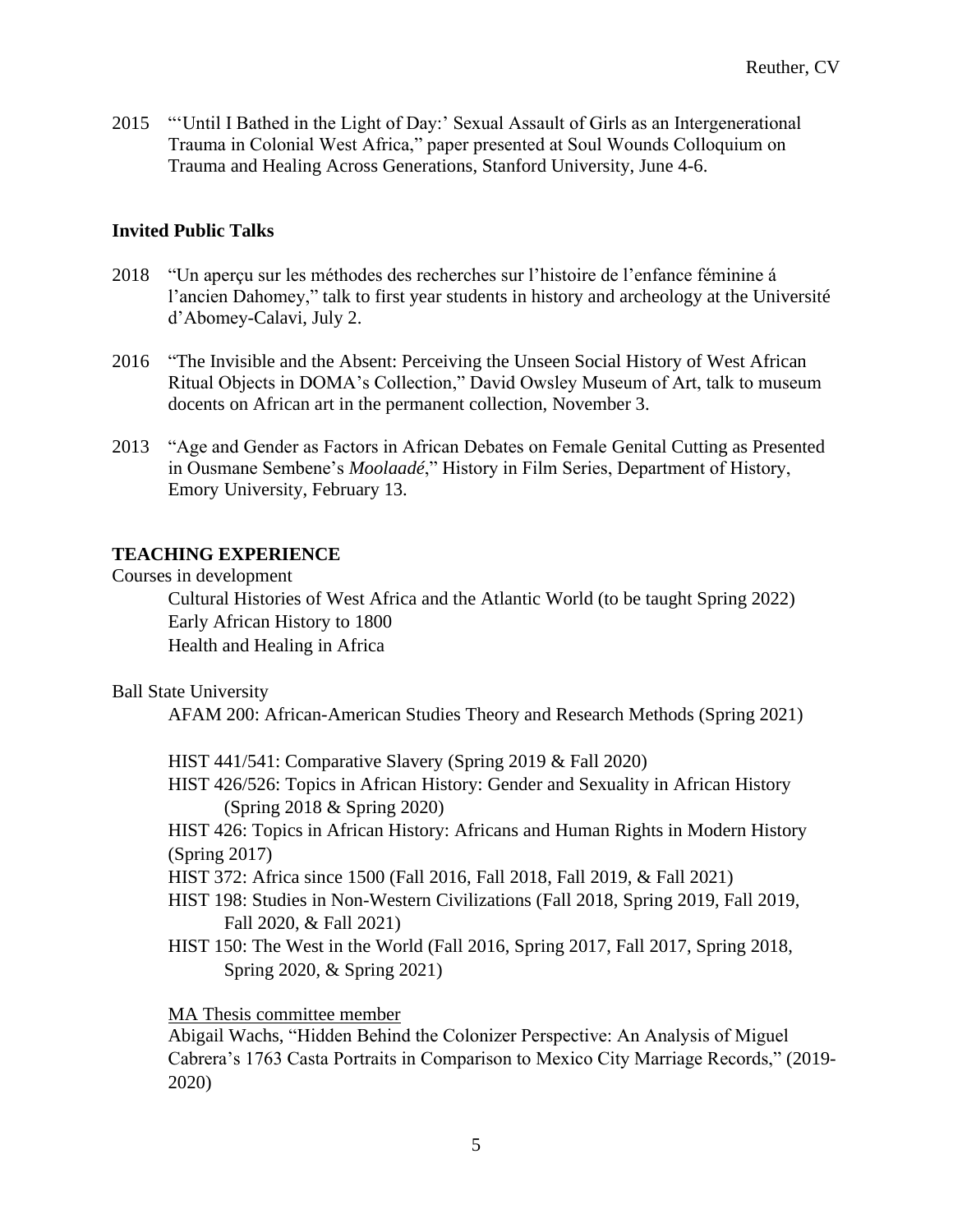Katy Evans, *Construyendo La Mujer Nueva*: The Image and Reality of the Revolutionary "New Woman" in Mexico and Nicaragua During the Global Sixties (Spring 2018)

MA Portfolio committee member Annie Bedwell (2021) Abigail Wachs (2020)

Supervision of undergraduate honors thesis and senior research project: Kathryn Powell, "Ngũgĩ wa Thiong'o's *A Grain of Wheat*: A Historical Meditation" (Spring 2018)

Supervision of senior research project: Alexander Reidy, "The Civilizing Mission in South Africa" (Fall 2018)

#### Emory University

Women, Children, and Human Rights in Modern Africa (Spring 2013)

## **RESEARCH EXPERIENCE**

#### **Research Sites**

**Africa** 

| Africa    |                                                         |
|-----------|---------------------------------------------------------|
| 2018,     | Archives Nationales du Bénin, Porto-Novo, Benin         |
| 2013-2014 |                                                         |
| 2012      |                                                         |
| 2014      | Bibliothèque Nationale du Bénin, Porto-Novo, Benin      |
| 2013-2014 | Oral interviews in Abomey, Cotonou, & Porto-Novo, Benin |
| 2013      | Archives du Sénégal, Dakar, Senegal                     |
|           |                                                         |

# Europe

| 2019 | Musee du Quai Branly, Paris, France                                  |
|------|----------------------------------------------------------------------|
| 2019 | La Contemporaine, Paris, France                                      |
|      | 2014 & 2008 Archives Nationales d'Outre-Mer, Aix-en-Provence, France |
| 2014 | International Labour Organization Archives, Geneva, Switzerland      |
| 2014 | Save the Children International Union Archives, Geneva, Switzerland  |
| 2014 | League of Nations Archives, Geneva, Switzerland                      |

#### North America

2018 Schomburg Center for Research in Black Culture, New York Public Library, New York City, United States

## **SERVICE**

2020-2021 Muncie Community Schools/ Ball State University Initiative - Anti-Racist Social Studies Curricula for Civic Engagement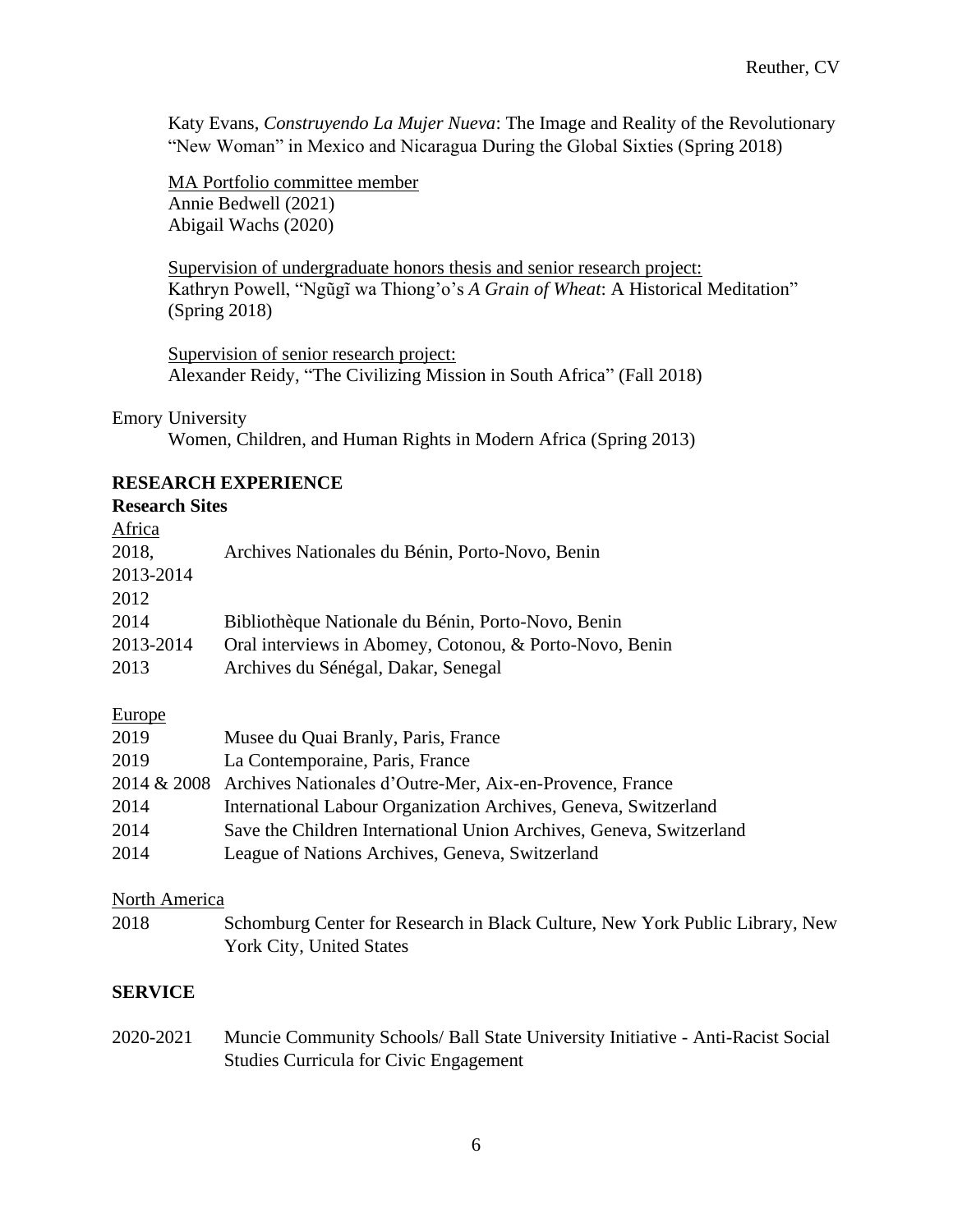| 2020-2021 | Department of History Representative to the College of Sciences and Humanities<br><b>Inclusive Excellence Planning Task Force</b>                                                                        |  |
|-----------|----------------------------------------------------------------------------------------------------------------------------------------------------------------------------------------------------------|--|
| 2019-2022 | Student History Conference Committee Member, Ball State University<br>2019 Secretary of Committee                                                                                                        |  |
| 2018-2021 | Department of History Library Liaison, Ball State University                                                                                                                                             |  |
| 2019-2021 | Prelinger Prize Committee Member, Coordinating Council for Women Historians                                                                                                                              |  |
| 2021      | Chair and discussant, "Empire and Identity," Student History Conference, Ball<br><b>State University</b>                                                                                                 |  |
| 2020      | Chair and discussant, "Expansion, Identity, & Inequality in Global Perspective"<br><b>Student History Conference, Ball State University</b>                                                              |  |
| 2019      | On-Site Events Committee of the Women's Caucus of the African Studies<br><b>Association Annual Meeting</b>                                                                                               |  |
| 2019      | Chair, "Trust, Vulnerability, and Belonging," African Studies Association Annual<br>Meeting                                                                                                              |  |
| 2019      | Discussant, "European Social Histories: Tales of Exclusion," Student History<br>Conference, Ball State University                                                                                        |  |
| 2018      | WGS Affiliate Research Panel, Women's Week events, Ball State University                                                                                                                                 |  |
| 2018      | Chair, "Purity and Panic: Historicizing Gendered Roles and their Subversion,"<br>Student History Conference, Ball State University                                                                       |  |
| 2017      | Journal Manuscript Reviewer, Journal of West African History                                                                                                                                             |  |
| 2016      | Discussant, "Why is it Enlightenment?" paper presented by Bianca Premo,<br>Department of History Seminar, Emory University                                                                               |  |
| 2016      | Conference Panel Co-organizer with Idir Oahes, "Testing the Frontiers of<br>Empire: League of Nations Mandates in Africa and the Middle East," American<br>Historical Association, Atlanta               |  |
| 2015      | Conference Panel Organizer, "In Loco Parentis: Redefining Childhood through<br>State-Sponsored Child Protection Initiatives in the Twentieth Century," American<br>Historical Association, New York City |  |